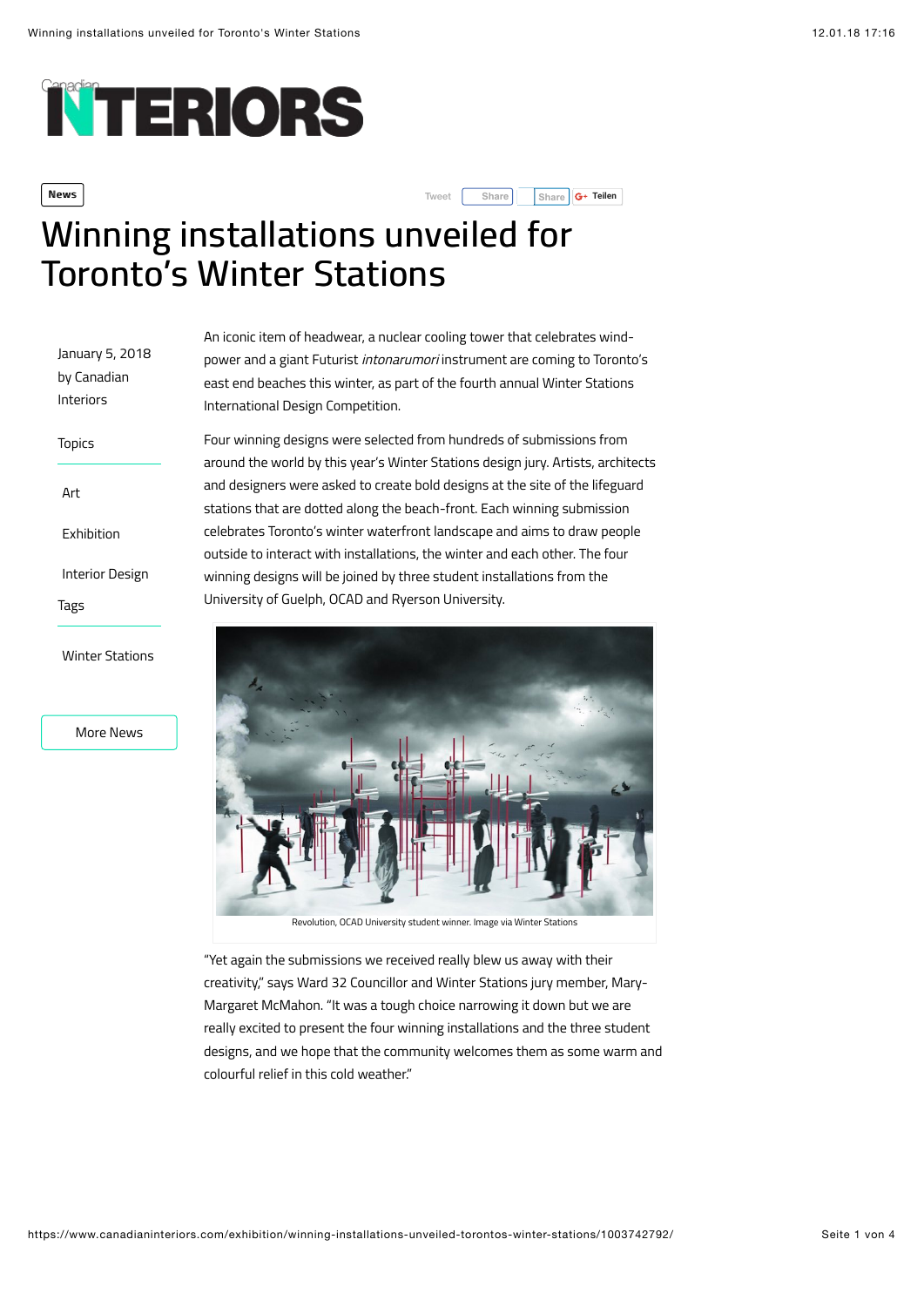

Make Some Noise!!! by Alexandra Grieß and Jorel Heid (Germany) Italian Futurism comes to Toronto with this over-sized noisebox, based on Luigi Rusollo's "intonarumori" which caused an uproar in the classical music scene when he introduced it in the Milan Opera House in 1914. The installation is intended as a playful instrument to 'ring the alarm'.



Wind Station by Paul van den Berg and Joyce de Grauw (Netherlands) Wind Station is a call for nuclear phase-out that brings together hundreds of tiny pin-wheels, to symbolize renewable wind energy, in the shape of a nuclear cooling tower. A playful protest that asks why countries continue to rely on dangerous and un-sustainable technology to provide energy when safer, cleaner alternatives are available.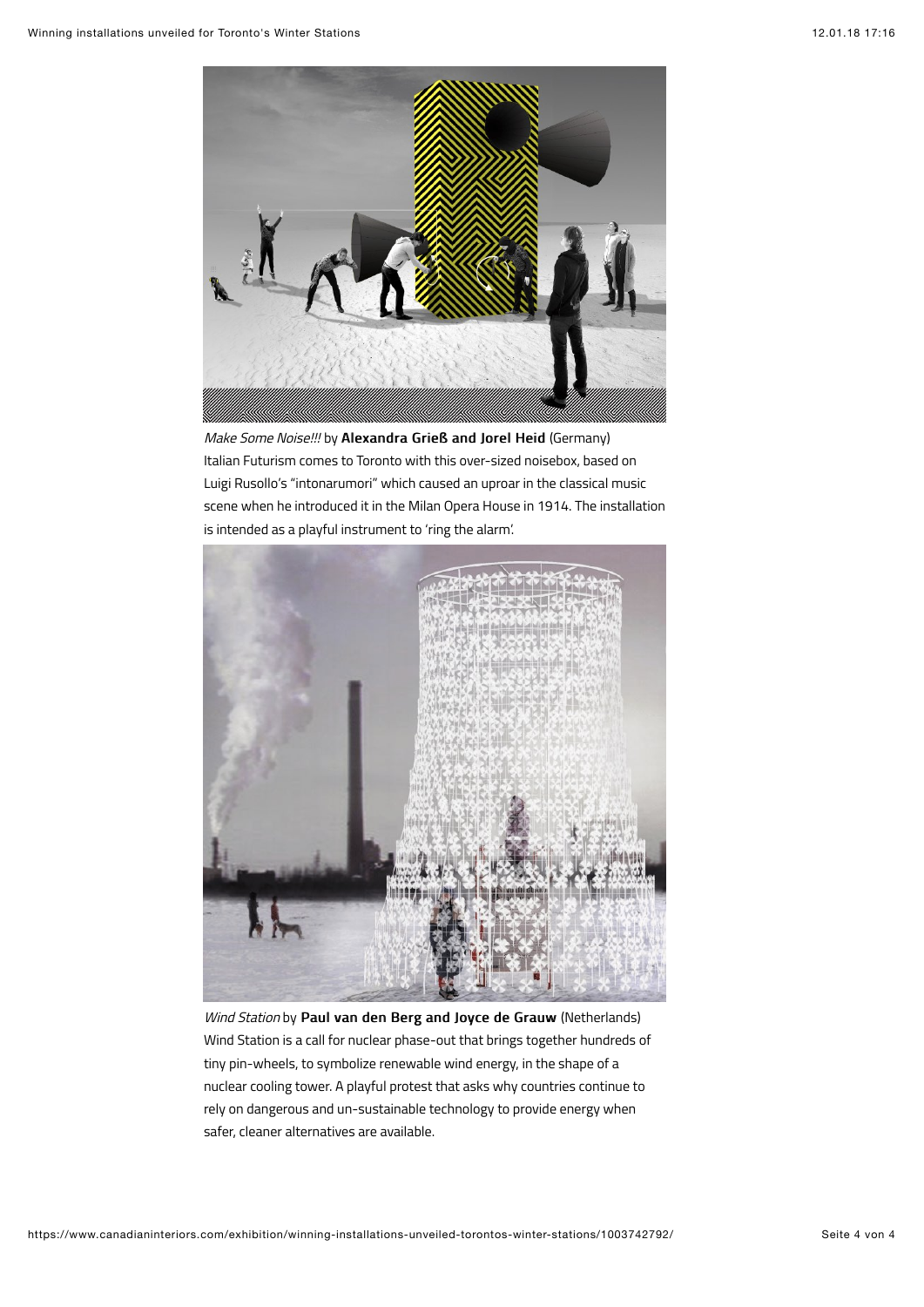

Nest, Ryerson University student winner. Image via Winter Stations

"Provocative, political and audacious, the winning submissions have brought a fantastic riot to the beach this year," says Lisa Rochon, Winter Stations design jury chair. "The jury considered every submission seriously and I believe the public will be amazed and delighted by this year's installations on the beach."



The theme for Winter Stations' fourth year is RIOT. Designers took their inspiration from the past year's political upheaval and continued global uncertainty, acting out and actively resisting through a riot of colour, form and material.

"It was important for us to allow the competition to evolve and reflect the global events of the past twelve months," says Winter Stations co-founder, Roland Rom Colthoff, RAW Design. "At the same time, the installations couldn't stray too far from the main motive of Winter Stations, which is to bring joy, warmth and conversation to the long, cold Canadian winter landscape."

Founded by RAW Design, Ferris + Associates, and Curio, the design competition was conceived as a way of using design to inspire Torontonians to visit the beach in the winter. Now in its fourth year, the concept has evolved to